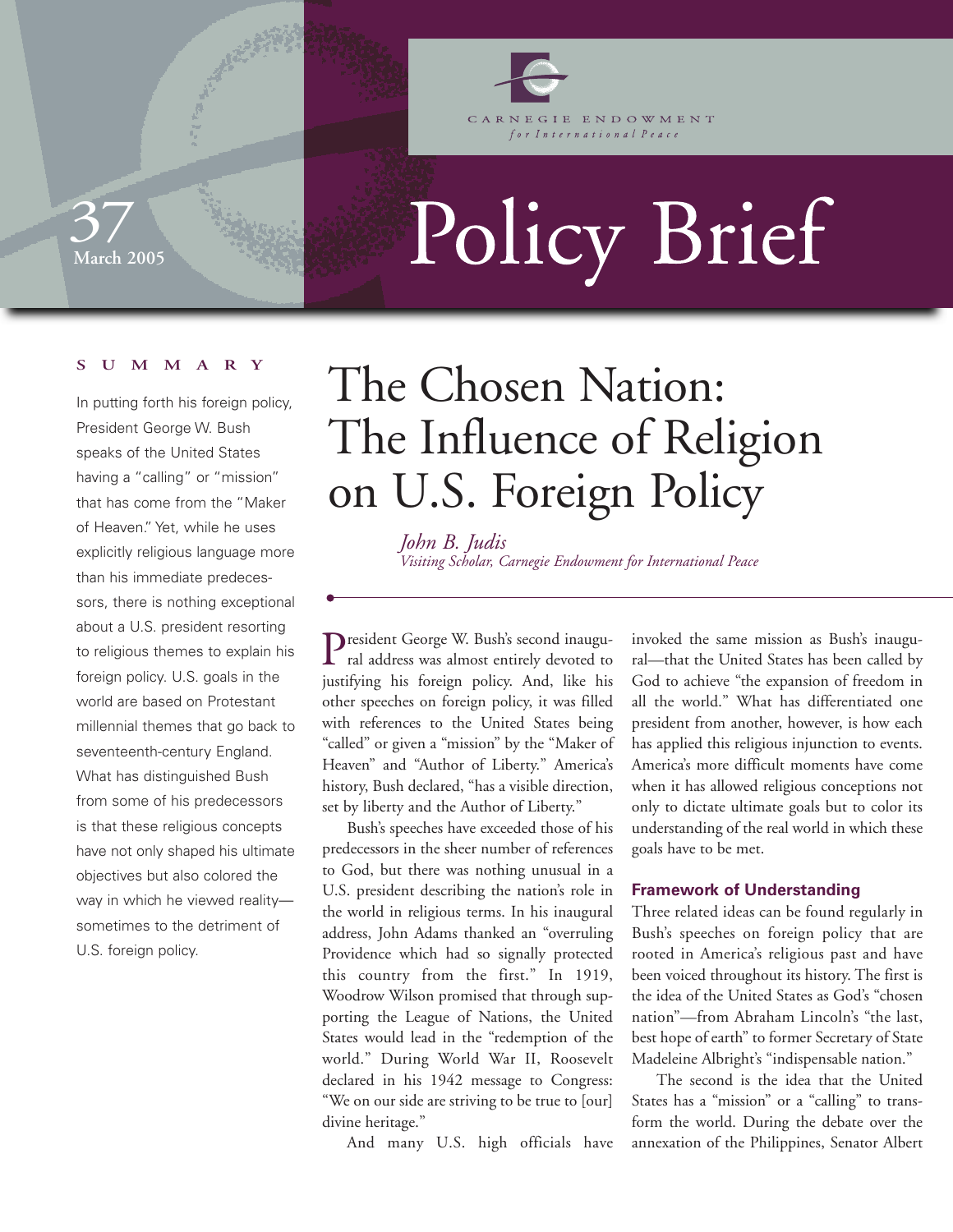*2* Policy Brief



John B. Judis is a visiting scholar at the Carnegie Endowment for International Peace and a senior editor of The New Republic. He is the author of five books: William F. Buckley: Patron Saint of the Conservatives (Simon and Schuster, 1988), Grand Illusion: Critics and Champions of the American Century (Farrar Straus, 1992), The Paradox of American Democracy (Pantheon, 2000), The Emerging Democratic Majority (with Ruy Teixeira) (Scribners, 2002), and The Folly of Empire: What George W. Bush Could Learn from Theodore Roosevelt and Woodrow Wilson (Scribners, 2004), from which this essay is adapted. He wishes to thank Spencer Ackerman, Jonathan Cohn, Jessica Tuchman Mathews, George Perkovich, Frank Pierson, Robert Wright, and Eli Zaretsky for their assistance with this policy brief.

Beveridge declared that God had "marked the American people as His chosen nation to finally lead in the redemption of the world." Richard Nixon in the 1960 campaign affirmed that "America came into the world 180 years ago not just to have freedom for ourselves, but to carry it to the whole world." And of course, George W. Bush proclaimed in April 2004 that "as the greatest power on the face of the Earth, we have an obligation to help the spread of freedom.…That is what we have been called to do, as far as I'm concerned."

The third idea is that in carrying out this mission, the United States is representing the forces of good over evil. "There never has been—there never can be—successful compromise between good and evil," Franklin Roosevelt said about the conflict with Germany and Japan in World War II. And George W. Bush declared at West Point in May 2003, "We are in a conflict between good and evil, and America will call evil by its name."

These ideas, taken together, make up a *framework* of understanding that has guided many Americans—whatever their religious faith or lack of one—as they have thought about the role of the United States in the world. The individual terms of the framework—what kind of world Americans want to create and who is standing in the way have changed over the last two and a quarter centuries. The first generation of Americans, for instance, saw themselves creating what Jefferson called an "empire of liberty" against the opposition of Old World tyranny; Jacksonian Democrats wanted to build a Christian civilization against the opposition of "savages"; Theodore Roosevelt's generation envisioned the spread of Anglo-Saxon civilization against the opposition of barbarians and savages; and Wilson and his successors wanted to create a global democratic order against the opposition of imperial Germany, fascism, and communism. But the basic framework of a chosen nation seeking to transform the world has remained.

#### **What Will History Teach Us?**

Obviously, this framework does not exhaust the reasons why the United States has adopted one foreign policy over another. U.S. policy makers have sometimes acted in immediate self-defense—for instance, after the September 11, 2001, attacks—as well as for broader economic or geopolitical reasons. As one state department official quipped prior to the invasion of Iraq, the Bush White House would probably not have decided to go to war with Iraq if the Gulf's main product were kumquats instead of oil. And sometimes, such as during the Indian wars of the nineteenth century, religion was merely invoked ex post facto to justify actions that were clearly based on quite different motives. But on major questions involving war and peace—such as the decision to annex the Philippines or go to war in 1917 or 1941—the idea of a chosen nation attempting to transform the world in the face of evil has played a significant role.

By describing Americans as having been called by God, Bush and other U.S. officials have defined this framework in explicitly religious terms. But the framework is religious in two other important ways. First, it is rooted in the Protestant millennialism that was brought to America from England and Holland in the seventeenth century. The English Puritans originally believed that England was to be the "new Israel"—the site of the millennium and of the climactic battle of Armageddon that was predicted in Revelations. After the collapse of Oliver Cromwell's revolution in 1658, however, they transferred their hopes to Puritan New England. The American version of Protestant millennialism, as put forth, for instance, by Jonathan Edwards in the 1740s, saw that "the dawning, or at least the prelude, of that glorious work of God…will begin in America."

In the late eighteenth century, America's founders transformed this Biblical millennialism into what historian Nathan Hatch has called America's "civil millennialism." They translated Protestant millennialism into the language of American nationalism and excep-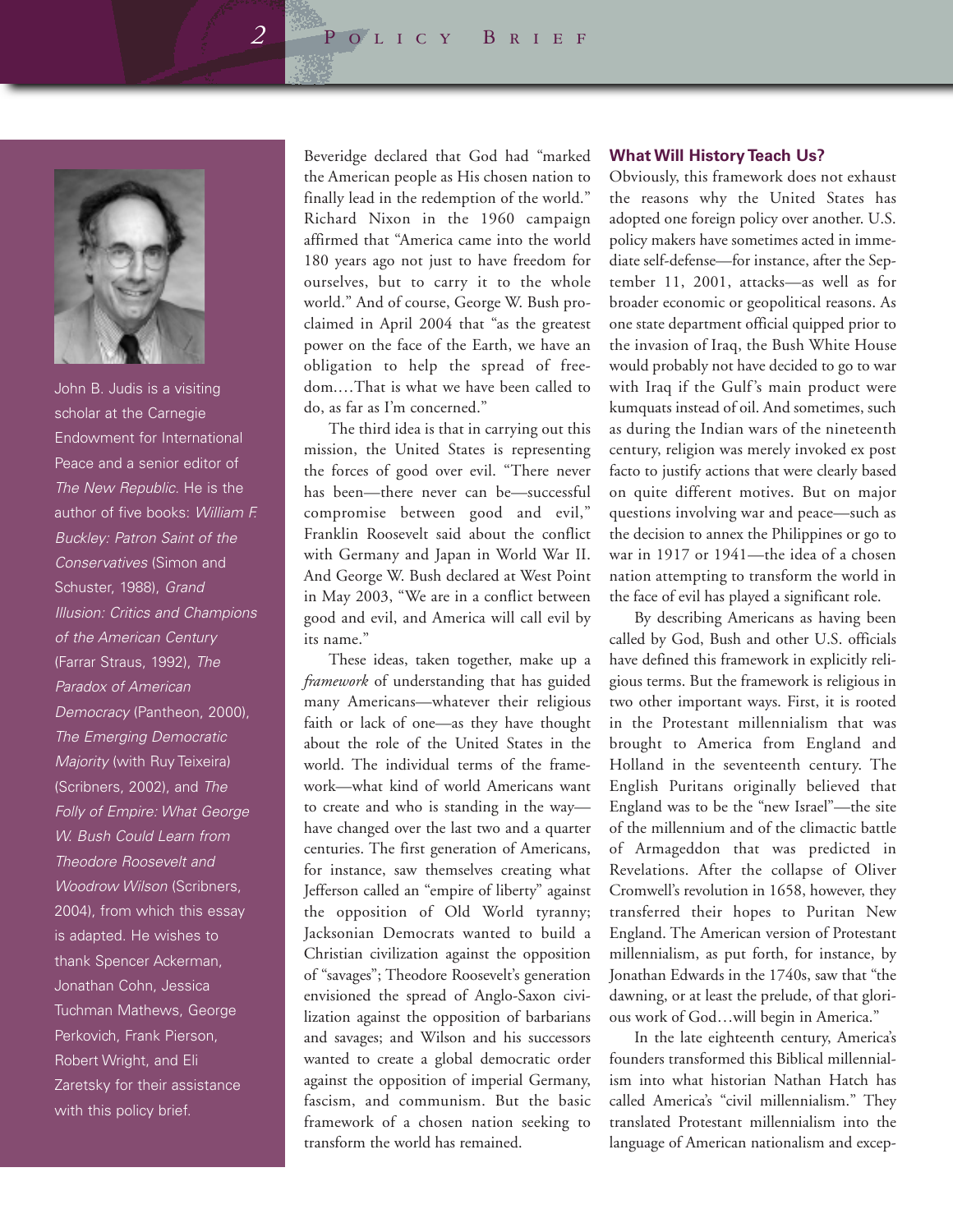tionalism. The chosen people—whom Edwards identified with the visible saints of New England's Congregational churches became the citizens of the new United States; the millennium became a thousand-year reign of religious *and* civil liberty; and the adversary became English tyranny and Old World Catholicism. In this way, Protestant millennialism ordered and gave meaning to Americans' intentions, but the intentions were now often expressed in language of politics rather than of the pulpit.

Second, Americans approached these objectives, and the obstacles that seemed to stand in the way of their attainment, with a religious *mentality*. This mentality is characterized by an apocalyptic outlook that was prevalent in seventeenth century Protestant millennialism. Worldly conflicts are elevated into conflicts between heaven and hell, God

and Satan, and good and evil. In 1777, for instance, Abraham Keteltas, a chaplain in the revolutionary army, declared that what was at stake in the war was "the cause of trust against error and falsehood; the cause of righteousness against iniquity; the cause of the oppressed against the oppressor; the cause of pure and undefiled religion against bigotry, superstition, and human inventions.…In short, it is the cause of heaven against hell—of the kind Parent of the universe, against the prince of darkness and the destroyer of the human race."

According to this apocalyptic outlook, these conflicts will not be resolved through gradual or subtle change but through cataclysmic transformation. By defeating England, or seizing Texas from Mexico, or driving the Indians out of the Black Hills, or defeating the Kaiser and then Hitler, or even driving Saddam Hussein out of Kuwait, the United States would secure not merely a temporary reprieve from

further conflict, but a triumph of civilization, a new world order, and an end to war. World War I was "the war to end all wars"; the Cold War was "Armageddon."

This kind of religious mentality can inspire dedication to a difficult goal, and it certainly did so during World War II and the Cold War. But it can also be at odds with the empirical method that goes into appraising reality, based on a determination of means and ends. This apocalyptic mentality gravitates toward absolute dichotomies and revolutionary rather than evolutionary change. It discourages a complex appreciation of differences and similarities in favor of a rush toward generalities and simple polarities. It looks toward immediate resolution of conflict through an Armageddon-like event and eschews the postponement and modification of ultimate objectives.

#### **The Framework of U.S. Foreign Policy**

| <b>Period</b>                                             | <b>Mission</b>            | <b>Adversary</b>                                             | <b>Means</b>                                                       |
|-----------------------------------------------------------|---------------------------|--------------------------------------------------------------|--------------------------------------------------------------------|
| Pre-revolutionary,<br>colonial America<br>$(1600 - 1776)$ | Millennium                | Papal antichrist                                             | Example as<br>"city on the hill"                                   |
| Revolutionary and<br>founding era<br>$(1776 - 1815)$      | <b>Empire of liberty</b>  | Old world tyranny,<br>"hellish fiends"<br>(Native Americans) | Example, continental<br>expansion, without<br>entangling alliances |
| Manifest Destiny<br>$(1815 - 1848)$                       | Christian<br>civilization | Savages or<br>"children"<br>(Native Americans)               | Example, continental<br>expansion, without<br>entangling alliances |
| <b>Imperial America</b><br>$(1898 - 1913)$                | Christian<br>civilization | Barbarians and<br>savages (Filipinos)                        | Overseas expansion<br>without entangling<br>alliances              |
| Wilsonian<br>internationalism<br>$(1914 - 1919)$          | Global democracy          | Autocracy and<br>imperialism                                 | International<br>organization and<br>alliances                     |
| Cold War<br>liberalism<br>$(1946 - 1989)$                 | Free world                | Communism                                                    | International<br>organizations and<br>alliances                    |
| Bush and<br>neoconservatism<br>$(2001 - )$                | Spread of freedom         | International<br>terrorism, radical<br>Islam                 | Unilateral action with<br>ad hoc alliances                         |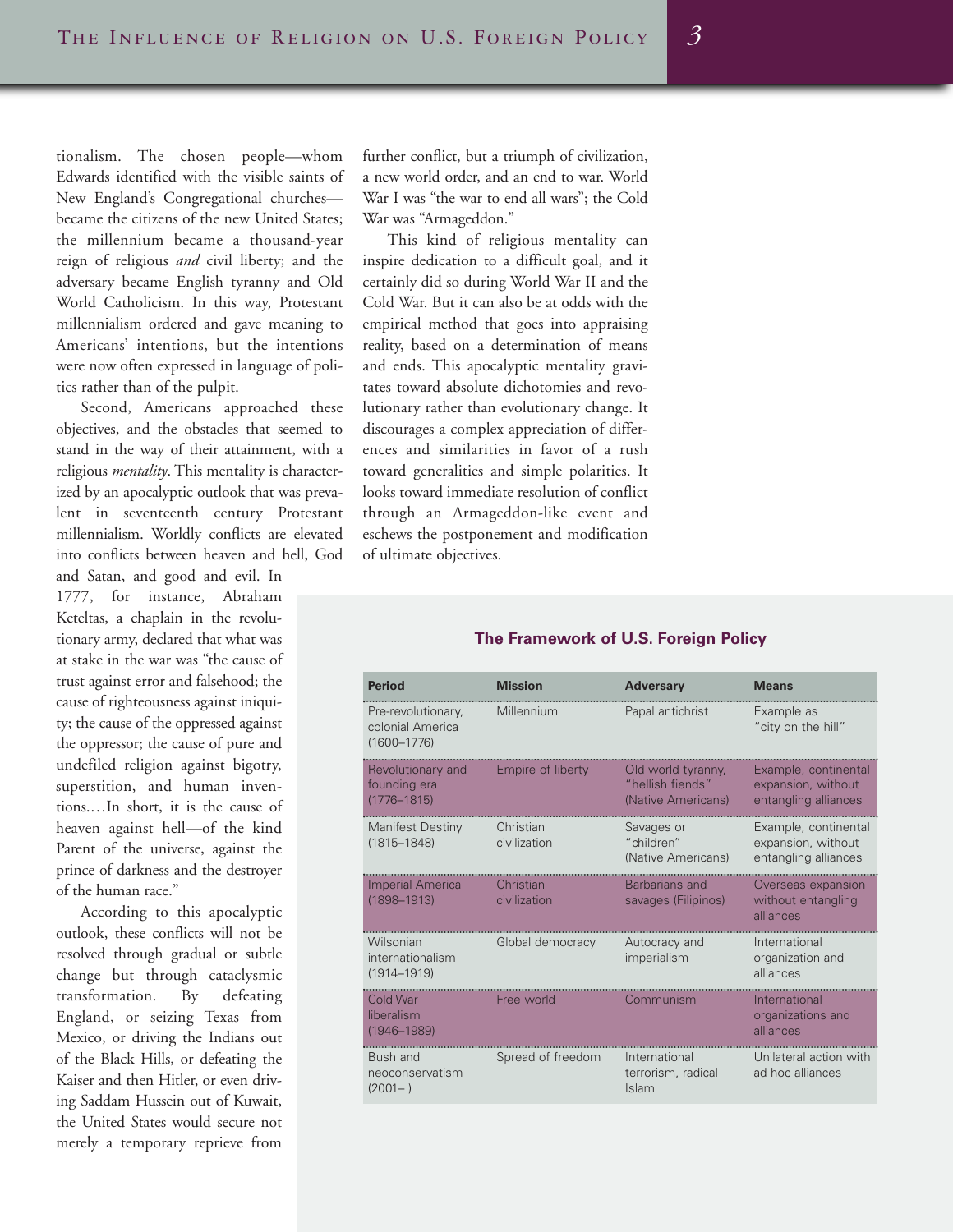Other nations, including Victorian Britain, Soviet Russia, and Nazi Germany, have harbored similar, though not identical, millennial hopes and displayed a similar apocalyptic mentality. (As historian Ernest Tuveson once explained, the Marxist theory of history was itself a product of Protestant millennialism.) But these other nations have had their millennial dreams dashed on the rocks of history, whereas the United States, through centuries of almost continuous rise as a world power, has retained the fervor of its original convictions.

prominent statesmen and intellectuals advocated that the United States seek to transform the world by becoming an imperial power—not simply by establishing a model republic on the continent, but by seeking what Roosevelt called the "domination of the world." After the United States drove Spain out of the Caribbean and the Pacific in 1898, the McKinley administration, goaded by this faction, decided to annex the Philippines and other Spanish possessions in order, McKinley said, "to educate the Filipinos, and uplift and civilize and Christianize them."

### America's difficult moments have come when it has allowed religious conceptions to color its understanding of the real world.

#### **An Altered Strategy**

While keeping alive their hopes of transforming the world, Americans have periodically altered their strategy for doing so. From the nation's founding until the 1890s, most U.S. policy makers believed that the United States' best means to transform the world was by example—by creating what John Winthrop called a "city on the hill" that all nations could emulate. In 1821, John Quincy Adams, while serving as James Monroe's secretary of state, refused pleas that the United States intervene on behalf of the Greek revolutionaries. Adams rejected "going abroad in search of monsters to destroy," urging instead that the United States "commend the general cause by the countenance of her voice and the benignant sympathy of her example."

In the last two decades of the nineteenth century, however, as Great Britain, France, Germany, Russia, and Japan began to carve the world into colonies, Theodore Roosevelt, Henry Cabot Lodge, and other

This experiment with imperialism proved ill-fated. The annexation of the Philippines led to a four-year war that claimed the lives of over 4,000 Americans and over 200,000 Filipinos. By his second term in office, Theodore Roosevelt had abandoned the imperial strategy and was seeking instead to position the United States as a mediator between the other increasingly warring imperial powers.

Woodrow Wilson was initially a proponent of American imperialism, but, chastened by his own unsuccessful intervention in Mexico in 1914, which provoked a nationalist backlash, and by the outbreak of the European war, Wilson developed a new strategy for transforming the world. Its aim was to "make the world safe for democracy" by dismantling the imperial system, on which Wilson blamed the war. This involved removing the incentives for conflict among the advanced nations and encouraging the transition of former colonies to self-government. Wilson did not think the United States could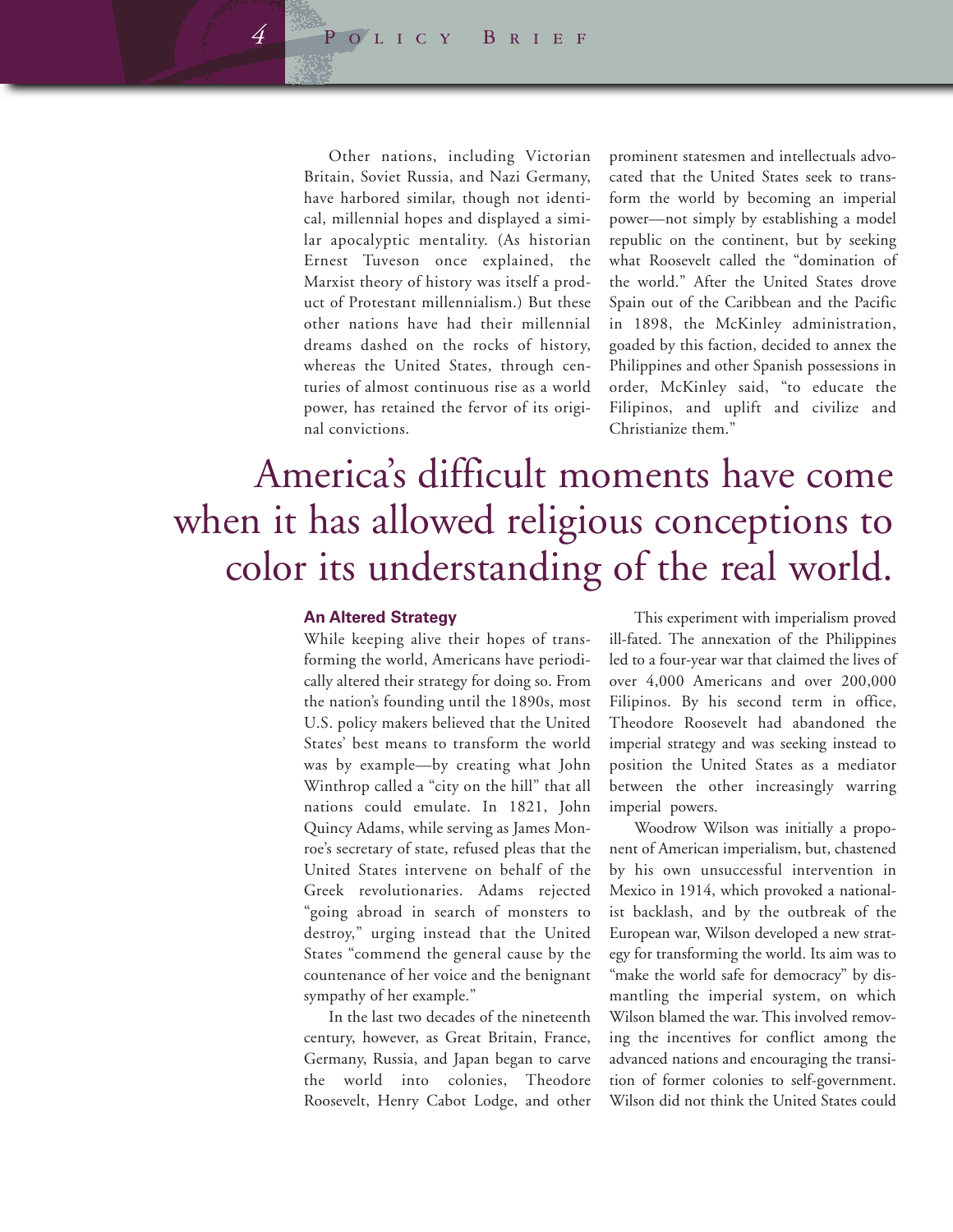generally do this by itself but by working with other nations cooperatively in international organizations. Wilson was foiled by opposition at home and abroad, but his overall approach was adopted later by presidents from Franklin Roosevelt through Bill Clinton. While reserving America's right to defend itself, these presidents vested the effort to transform the world in an array of U.S.-led international and regional organizations, including the United Nations, the International Monetary Fund, the World Bank, the North Atlantic Treaty Organization (NATO), and the World Trade Organization.

What has distinguished the most successful U.S. presidents and diplomats has been their ability to pursue the framework's goals while retaining a realistic—non-apocalyptic —view of means and ends and capabilities. In the early 1790s, some Americans dreamed of creating a world revolution by supporting the French. In his farewell address in 1796, George Washington warned against the United States, which was a minor, marginal power, identifying itself with either side in the European struggle. He cautioned against "permanent inveterate antipathies against particular nations and passionate attachments for others." Washington was not arguing for what would later be called isolationism, but for grounding America's ultimate objectives in a realistic appraisal of its power and of foreign threats.

During World War I, Wilson resisted the widespread perception that German ambition was the sole cause of the war. During World War II, Franklin Roosevelt rejected plans, based on a view of Germans as inherently evil, for dismembering and deindustrializing the country afterwards. In 1963, John F. Kennedy looked beyond the "long twilight struggle" of the Cold War and backed a test ban treaty with the Soviet Union. In 1971, Richard Nixon put aside his own past of demonizing "Red China" and sought to normalize relations with China. And in 1987,

Ronald Reagan signed an arms control agreement with the country he had once called the hub of an evil empire.

At other times, however, U.S. officials have become captivated by the religious mentality handed down from Protestant millennialism. In the late 1890s, Theodore Roosevelt and other imperialists, ignoring ample evidence of discord, maintained that the race to carve up colonies was leading to a more peaceful, prosperous world. Although Woodrow Wilson had a realistic view of World War I, he had an entirely unrealistic view, nourished by Protestant millennialism, of what kind of international organization could be created in the wake of the war and what it could accomplish. In Great Britain on eve of the Versailles peace conference, Wilson insisted that "as this war had drawn the nations temporarily together in a combination of physical force, we shall now be drawn together in a combination of moral force that will be irresistible."

During the Cold War, many U.S. officials succumbed to a view of the Soviet Union as the demonic center of a seamless world conspiracy that threatened not only Western Europe but also Phoenix, Boise, and San Diego. These exaggerated fears led not only to the Red Scare at home, but to policy makers ignoring Sino–Soviet tensions for at least a decade and discounting the strong nationalist element in communist movements in Vietnam and Latin America.

During the height of this hysteria, Reinhold Niebuhr, a supporter of Truman's Cold War policies, took aim at the mentality that America's millennial view was nurturing. "Success in world politics," Niebuhr wrote in *The Irony of American History,* "necessitates a disavowal of the pretentious elements in our original dream, and…requires a modest awareness of the contingent elements in the values and ideas of our devotion, even when they appear to us to be universally valid; and a generous appreciation of the valid elements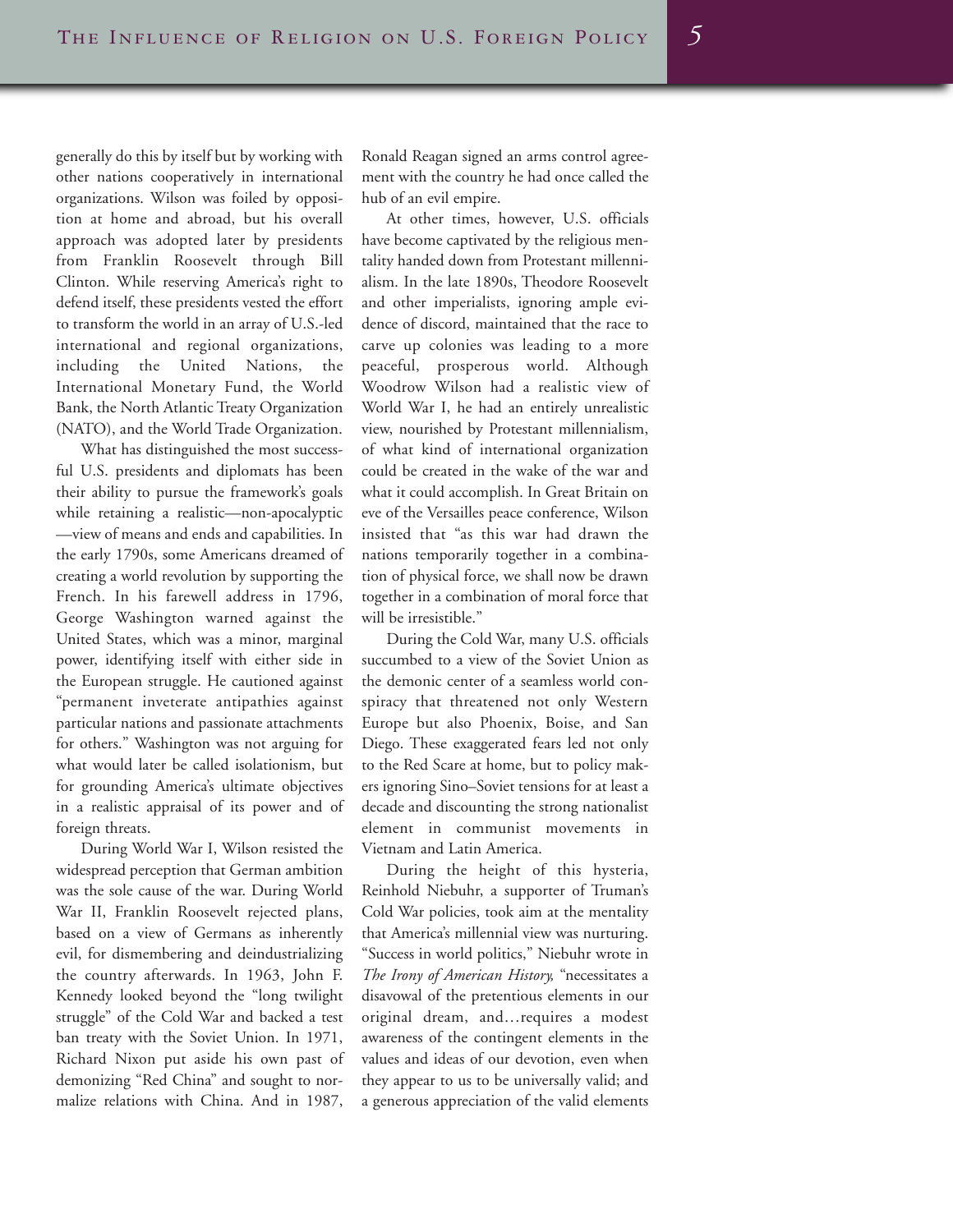in the practices and institutions of other nations though they deviate from our own."

#### **Bush's Colored Reality**

George W. Bush has not differed from his predecessors in his commitment to Protestant millennialism. Bush's "unique role" was Clinton's "indispensable nation." Bush's pledge to "the spread of freedom" was Clinton's commitment to "democratic engagement and enlargement." But in applying the framework to events, Bush repudiated the Wilsonian strategy that his father and Clinton had followed. He spurned working

#### **The Religious Right's Millennial Vision**

Many of the Pentecostals and Fundamentalists who make up the religious right embrace a dissenting form of Protestant millennialism that English theologian John Nelson Darby brought to the United States in 1859. This view of history is deeply pessimistic and has often reinforced an insular view of the U.S. role in the world.

Darby contended that the period from Christ's crucifixion to the "end times" before the millennium was a "parenthesis." The end times would begin with the abrupt return of Jesus to "rapture" the true believers to heaven. These exemplary Christians would be spared seven years of bloody "tribulation," which would take place in Israel to which the Jews would have returned and laid claim. At the end of seven years, Jesus would return to defeat Satan in the battle of Armageddon, and the millennium would begin.

Christians who adhered to this theory believed that their main task on earth was to lead model lives so that they could be raptured before the tribulation. For most of the last century, many of them eschewed politics and had no view of foreign policy, except for a strong interest in the Jewish return to Israel. Even now, when many have entered politics primarily to combat what they see as a secular threat to their faith, they remain wedded to a very narrow view of U.S. foreign policy objectives focused on Israel. Much of the religious right backed the war in Iraq not because they wanted to democratize the Middle East but precisely because Iraq's Saddam Hussein had threatened Israel, which they are determined to protect in preparation for the end times.

through international organizations whether to protect the environment, prosecute war crimes, or wage war—except on a purely ad hoc basis and under U.S. control. His was a strategy based on what his supporters called a "unipolar" vision of the world.

Bush also allowed the framework, and its accompanying mentality, to color his view of reality. A case in point was the decision to invade and occupy Iraq. There was undoubtedly a host of different reasons why the Bush administration finally decided to do so, but there were factors in the decision that suggested that an apocalyptic mentality was distorting the administration's view of reality. Administration members continually referred to Saddam Hussein as "evil." They did this partly to stir up popular feeling against him and for a war, but they also appear to have endowed Saddam with qualities that went beyond any empirical understanding of the man and his life.

Bush saw Saddam not merely as a determined and bitter adversary but as a "madman"—much in the same way that earlier Americans had viewed Native American adversaries. That meant that Saddam might unleash destruction on the United States even if he and his regime were destroyed in the process. "I acted," Bush would later say, "because I was not about to leave the security of the American people in the hands of a madman. I was not about to stand by and wait and trust in the sanity and restraint of Saddam Hussein." The administration's demonization of Saddam probably contributed to its seemingly unshakeable belief, contrary to the evidence of United Nations inspectors, that the Iraqi dictator was actually developing nuclear weapons.

An apocalyptic mentality was also evident in the administration's belief that invading Iraq would set off a chain reaction that would transform the entire Middle East. It would lead, administration officials maintained, to democratic regimes in Syria, Iran, and Saudi Arabia, the marginalization of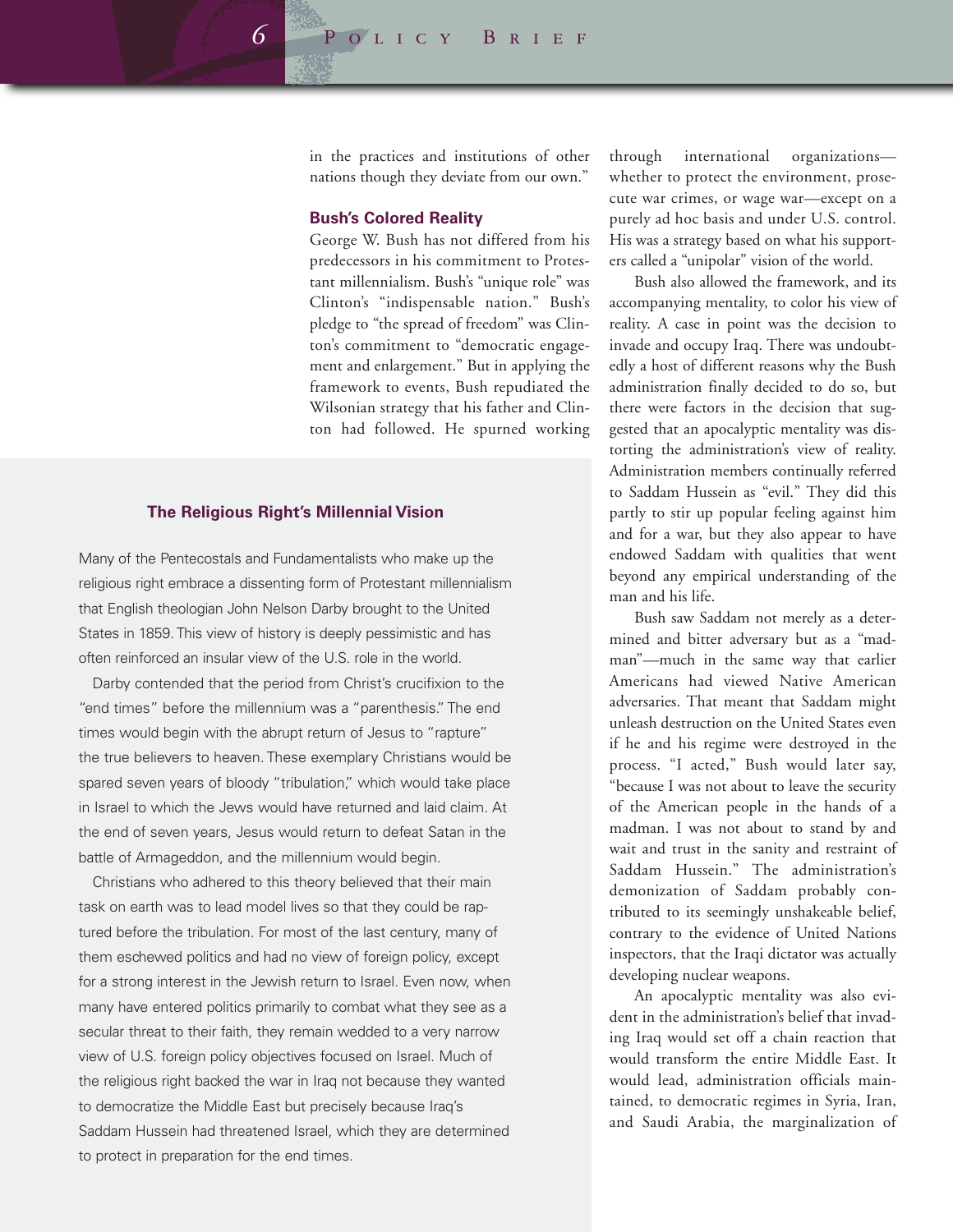Palestinian militants, and the end of the Organization of Oil Exporting Countries (OPEC). At a speech in Nashville in August 2002, Vice President Dick Cheney claimed that as a result of Saddam's ouster "Extremists in the region would have to rethink their strategy of jihad. Moderates throughout the region would take heart." That could certainly occur, but did not happen in the aftermath of Saddam's outster. Cheney's statement was, of course, for public

a dissenting strain of Protestant millennialism that emphasizes Christians seeking their own salvation before the "end times." That view may have influenced Bush's initial skepticism about foreign intervention, which he expressed during the 2000 campaign, and his disdain for the United Nations, but it was not reflected in the expansive view of U.S. aims that Bush adopted after the September 11, 2001, terrorist attacks and in his tolerance of religious diversity.

## The Bush administration's mistakes echo a pattern that runs through U.S. history.

consumption, but administration officials, including Deputy Secretary of Defense Paul Wolfowitz, made similar statements privately to academics and in casual, off-the-record talks with journalists.

Of course, one can attribute these errors of judgment to factors other than America's millennial heritage. Government officials make mistakes all the time for perfectly mundane reasons. But the Bush administration's mistakes echo a pattern that runs through U.S. history. From the Indian wars to the Mexican war of 1846 to the Philippine war of 1899 to Vietnam in the 1960s, Americans erroneously believed, just as they did before the Iraq war, that they would be welcomed as agents of political transformation. These beliefs reflected not just error and ignorance, but the blindness that a millennial mentality periodically encourages.

Some critics, particularly abroad, have blamed the administration's mistakes on the influence of the conservative evangelicals who make up "the religious right." The religious right has certainly influenced Republican Party politics and very specific areas of foreign policy. They have lobbied for a greater Israel—a preoccupation that grows out of their reading of Revelations—and against Christian persecution in Asia and Africa. But their general outlook on the world represents

To focus on the religious right's influence is to miss the heart of what Bush is saying when he invokes religious concepts to explain his foreign policy. Bush's belief that the United States has a "mission" or a "calling" from the "Maker of Heaven" to spread freedom around the world puts him in a mainstream of religious expression that goes back to the first settlers from England. What sets Bush off from some of his more illustrious predecessors is that in making foreign *policy*—a task that requires an empirical assessment of means and ends—he may have been guided not only by the objectives of Protestant millennialism but also by the apocalyptic mentality it has spawned. That has made for eloquent and stirring oratory, but it may have also detracted from a clear understanding of the challenges facing the United States.

*The Carnegie Endowment normally does not take institutional positions on public policy issues; the views presented here do not necessarily reflect the views of the Endowment, its officers, staff, or trustees.*

*© 2005 Carnegie Endowment for International Peace. All rights reserved.*